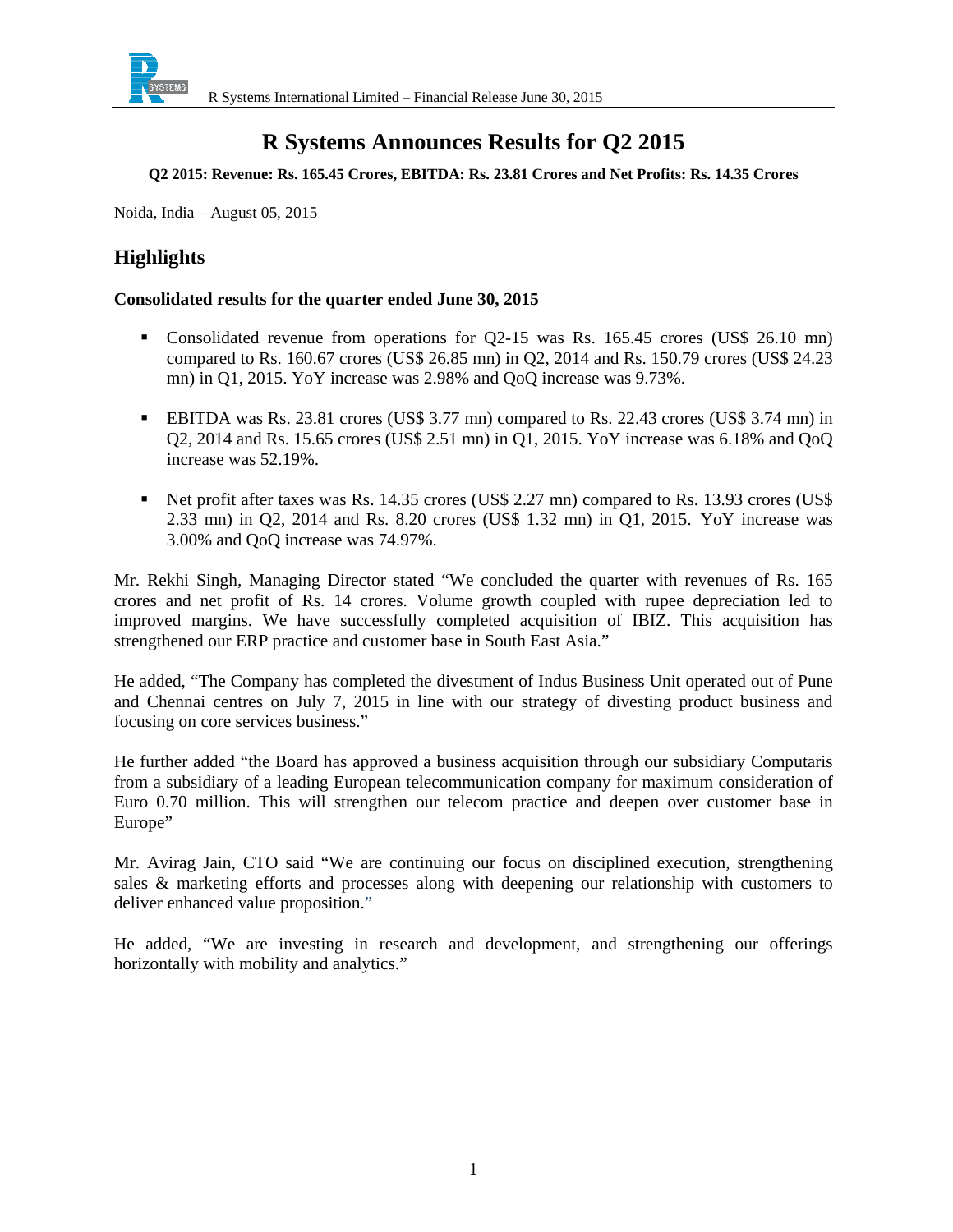

### **Key Operational Highlights for the Quarter**

R Systems' core service offerings include Outsourced Product Engineering, sold under our brand of iPLM (Integrated Product Life Cycle Management) IT and ITES services. Our iPLM IT Services are designed to help software product development companies to accelerate their time-to-market, make our customer more competitive and increase product life spans. Our key ITES services include customer care and technical support, managed services, NOC support, high-end quality process management and revenue and claims management. These are delivered in multiple languages using our global delivery model.

Further, R Systems' Singapore subsidiary ECnet® addresses supply chain, warehousing and inventory management. Further, ECnet also operates as Infor Gold-certified channel partner for reselling and implementing several enterprise solutions including enterprise resource planning, warehouse management corporate performance management and business intelligence etc.

R Systems recent acquisition IBIZ is Microsoft Gold-certified partner specialized in Microsoft business management solution suites, including enterprise resource planning, customer relationship management, point of sales, mobility, business intelligence and portals.

Our services and solutions span five major verticals including Telecom & Digital Media, Banking  $\&$ Finance, Healthcare, Manufacturing & Logistics, and Government Services.

The quarter concluded with 7 key wins with strong pipeline across the business verticals and geographies. The brief of some significant wins are listed below:

A USA company offering cloud-based turnkey solutions to healthcare provider organizations for performance management and quality improvement has engaged R Systems for product customization and development support.

A USA division of a global automotive company has engaged R Systems to develop software application framework to test their telematics web portal on multiple tests environment, this will result in faster turnaround to release their new versions of telematics system into the market.

One of the leading telecom ISV has awarded R Systems' UK subsidiary Computaris, a project which will help the telecom operator with troubleshooting issues reported by the customers regarding custom roaming profiles, and will also allow the simulation of different roaming scenarios for subscribers.

A Singapore based group manufacturing wide range of springs for industrial application has engaged our Singapore subsidiary ECnet Limited to implement globally renowned ERP System.

A Japanese contact lens manufacturing company has engaged R Systems' Singapore subsidiary IBIZ to implement Microsoft Dynamics ERP system to automate sales, distribution and manufacturing operations in Singapore.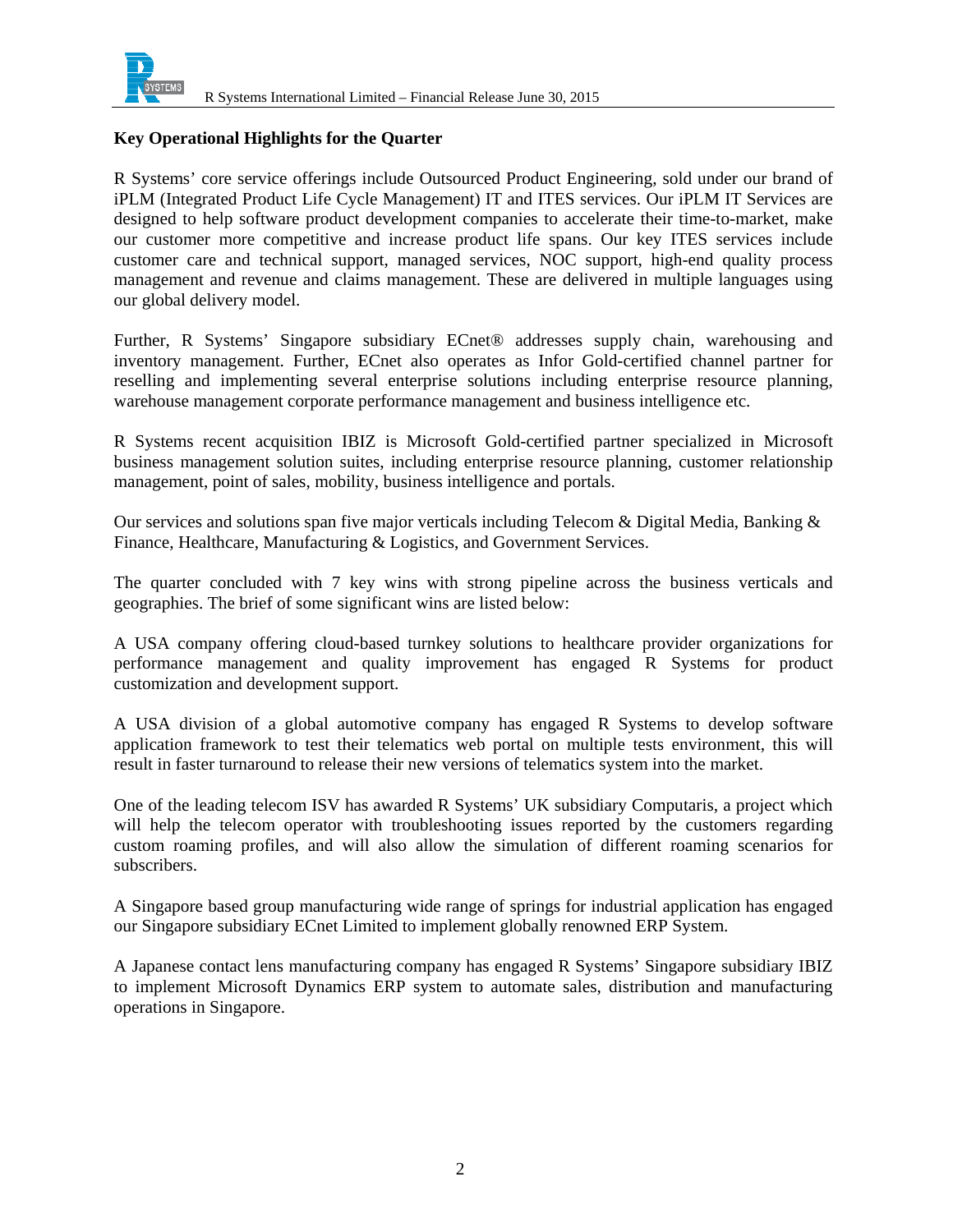

### **Other Corporate Matters and Special Interim Dividend**

R Systems (Singapore) Pte. Limited wholly owned subsidiary of the Company, has acquired 100% share of IBIZCS Group Pte. Ltd., Singapore (IBIZ) on April 30, 2015 for maximum consideration of SGD 7.50 million including the earn-outs over the next three years. IBIZ is having subsidiaries in Singapore, Malaysia, Indonesia, India, Hong Kong and China.

On June 27, 2015, the Company has entered into a Business Transfer Agreement (BTA) for transfer of Indus Business Unit to a wholly owned subsidiary namely, R Systems Products & Technologies Private Limited ("RSPTPL") on a going concern basis by way of slump sale, for consideration of Rs. 78.39 crores to be discharged by RSPTPL through issuance of 60,000,003 equity shares of Re. 1/ each at a premium of Rs. 6.23 per share and 35,026 compulsorily redeemable debentures of Rs. 10,000 each, on the terms and conditions agreed in BTA. The Company also entered into 'Share Purchase Agreement' (SPA) with BD Capital Partners Ltd. ("BDC"), a Mauritius based company on June 27, 2015 to sell 93% of its equity share in RSPTPL to BDC for a consideration of Rs 44.32 crores (USD 7 million). Subject to the satisfaction of certain conditions, BDC has also agreed to purchase the balance 7% equity shares for a consideration up to Rs 6.33 crores (USD 1 mn). The Company will continue to hold the compulsorily redeemable debentures having an aggregate face value of Rs 35.03 crores in accordance with the terms of the BTA. Subsequent to the quarter end, the Company has closed the BTA and SPA on July 07, 2015.

The Board of Directors at its meeting held on August 05, 2015, has declared second interim (special) dividend of Rs. 3.30 per equity shares (i.e. 330% on equity share of par value of Re. 1/-).

Further, the Board of Directors at its meeting held on August 05, 2015, has approved a business acquisition consisting of customer contracts and intellectual properties from a subsidiary of a leading European telecommunication company through its wholly owned subsidiary Computaris International Limited, UK, for a maximum consideration of Euro 0.70 million on fulfilment of certain conditions. The above said approval is subject to execution of definitive agreements and receipt of necessary corporate and regulatory approvals.

### **Liquidity and Shareholder Funds**

Total Consolidated Cash and bank balance, including bank deposits and liquid debt funds, as at June 30, 2015 was Rs. 116.77 crores compared to Rs. 107.24 crores as at March 31, 2015. Total shareholder funds as at June 30, 2015 were Rs. 171.33 crores compared to Rs. 206.15 crores as at March 31, 2015.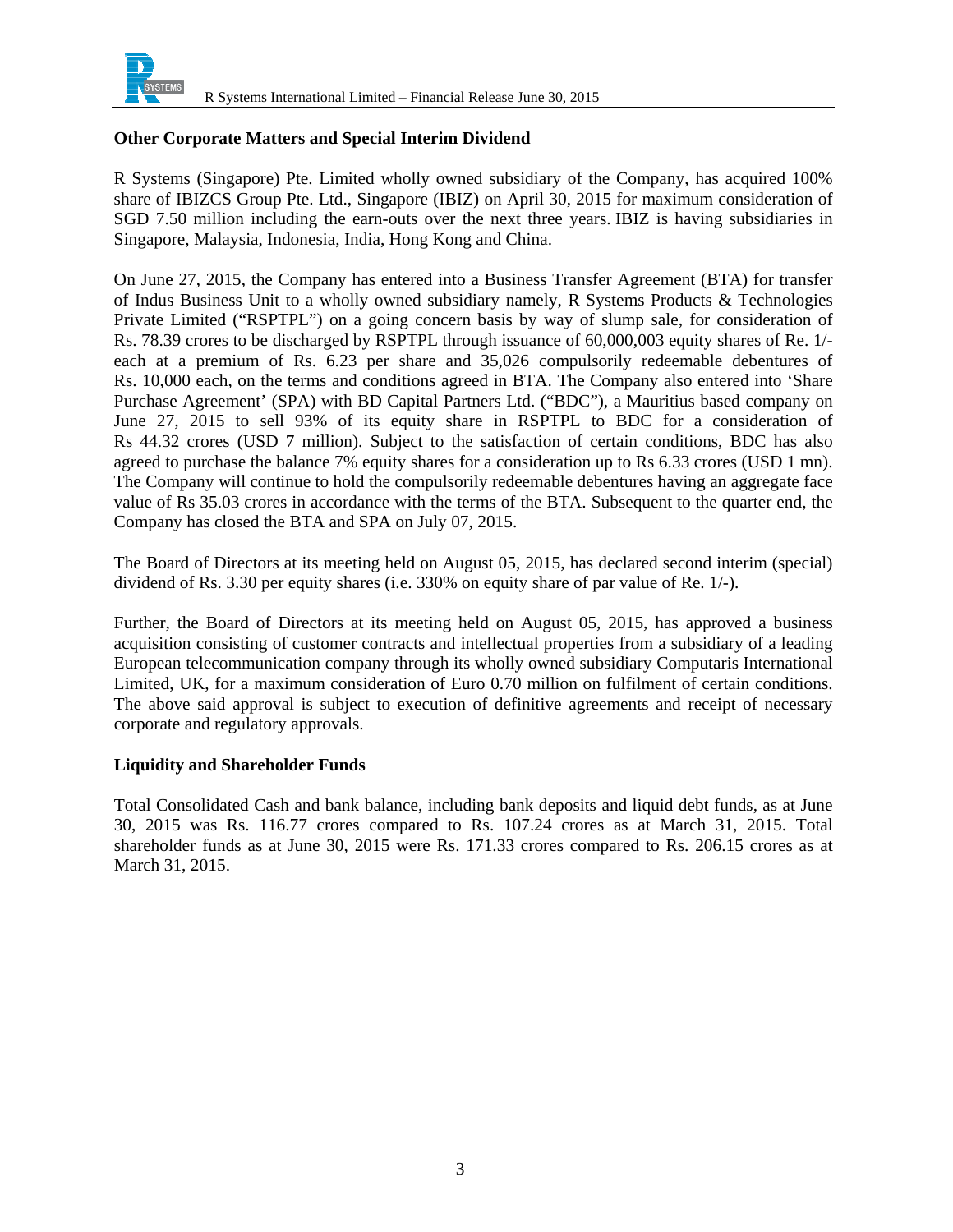

# **Financial Performance**

### **Consolidated Profit & Loss Statement (Un-audited) for the Quarter Ended June 30, 2015 (***As per Indian GAAP)*

|                  | (Figures in mn, except per share data)                              |                                         |          |                                   |  |
|------------------|---------------------------------------------------------------------|-----------------------------------------|----------|-----------------------------------|--|
| Sr. No.          | <b>Particulars</b>                                                  | <b>Quarter Ended</b><br><b>June 30,</b> |          | <b>Ouarter Ended</b><br>March 31, |  |
|                  |                                                                     | 2015                                    | 2014     | 2015                              |  |
| $\mathbf{1}$     | <b>Income</b>                                                       |                                         |          |                                   |  |
| 1.1              | Income from operations                                              | 1,654.53                                | 1,606.68 | 1,507.86                          |  |
| 1.2              | Other operating income                                              | 8.25                                    | 0.66     | 9.80                              |  |
|                  | <b>Total</b>                                                        | 1,662.78                                | 1,607.34 | 1,517.66                          |  |
| $\overline{2}$   | <b>Expenditure</b>                                                  |                                         |          |                                   |  |
| 2.1              | Employee benefits expense                                           | 954.78                                  | 979.35   | 961.13                            |  |
| 2.2              | Depreciation and amortisation expense                               | 34.45                                   | 28.37    | 45.89                             |  |
| 2.3              | Traveling and conveyance                                            | 100.91                                  | 75.17    | 106.07                            |  |
| 2.4              | Communication costs                                                 | 20.63                                   | 22.24    | 19.02                             |  |
| 2.5              | Legal and professional expenses (including subcontract<br>expenses) | 165.87                                  | 174.30   | 150.34                            |  |
| 2.6              | Provision for doubtful debts and advances (net)                     | 4.54                                    |          | 2.93                              |  |
| 2.7              | Other expenditure                                                   | 167.64                                  | 126.76   | 110.46                            |  |
|                  | <b>Total expenditure</b>                                            | 1,448.82                                | 1,406.19 | 1,395.84                          |  |
| 3                | Profit from operations before other income and finance<br>cost      | 213.96                                  | 201.15   | 121.82                            |  |
| $\overline{4}$   | Other income                                                        | 11.25                                   | 10.38    | 10.79                             |  |
| 5                | Profit from operations before finance cost                          | 225.21                                  | 211.53   | 132.61                            |  |
| 6                | Finance cost                                                        | 2.2                                     | 1.89     | 2.23                              |  |
| 7                | <b>Profit before tax</b>                                            | 223.01                                  | 209.64   | 130.38                            |  |
| 8                | <b>Provision for tax</b>                                            |                                         |          |                                   |  |
| 8.1              | Current tax (net of MAT credit)                                     | 87.59                                   | 70.18    | 59.86                             |  |
| 8.2              | Deferred tax charge / (credit)                                      | (8.03)                                  | 0.19     | (11.47)                           |  |
|                  | <b>Total tax expense</b>                                            | 79.56                                   | 70.37    | 48.39                             |  |
| $\boldsymbol{9}$ | Net profit after tax                                                | 143.45                                  | 139.27   | 81.99                             |  |
| 10               | Earnings per share (Face value of Re. 1/- each)                     |                                         |          |                                   |  |
| 10.1             | <b>Basic</b>                                                        | 1.13                                    | 1.09     | 0.64                              |  |
| 10.2             | Diluted                                                             | 1.13                                    | 1.09     | 0.64                              |  |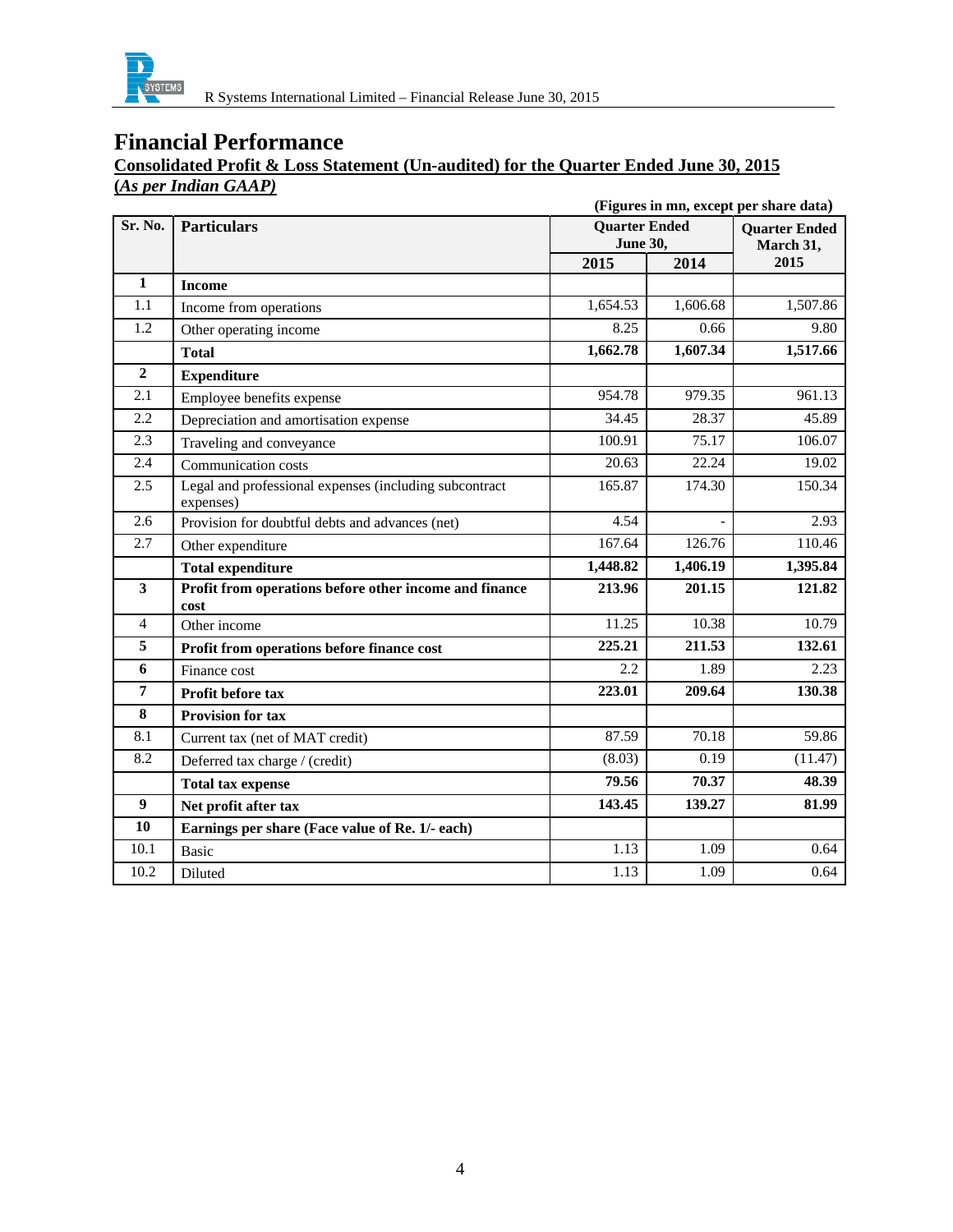

# **Financial Performance**

# **Consolidated Profit & Loss Statement (Un-audited) for the Six Months Ended June 30, 2015 (***As per Indian GAAP)*

|                         | (Figures in mn, except per share data)                           |                                   |          |  |
|-------------------------|------------------------------------------------------------------|-----------------------------------|----------|--|
| Sr. No.                 | <b>Particulars</b>                                               | <b>Six Month Ended</b><br>June 30 |          |  |
|                         |                                                                  | 2015                              | 2014     |  |
| $\mathbf{1}$            | <b>Income</b>                                                    |                                   |          |  |
| 1.1                     | Income from operations                                           | 3,162.39                          | 3,169.33 |  |
| 1.2                     | Other operating income                                           | 18.05                             | 34.53    |  |
|                         | <b>Total</b>                                                     | 3,180.44                          | 3,203.86 |  |
| $\boldsymbol{2}$        | <b>Expenditure</b>                                               |                                   |          |  |
| 2.1                     | Employee benefits expense                                        | 1,915.91                          | 1,965.20 |  |
| 2.2                     | Depreciation and amortisation expense                            | 80.34                             | 55.36    |  |
| 2.3                     | Traveling and conveyance                                         | 206.98                            | 168.98   |  |
| 2.4                     | Communication costs                                              | 39.65                             | 44.04    |  |
| 2.5                     | Legal and professional expenses (including subcontract expenses) | 316.21                            | 336.10   |  |
| 2.6                     | Provision for doubtful debts and advances (net)                  | 7.47                              |          |  |
| 2.7                     | Other expenditure                                                | 278.1                             | 242.32   |  |
|                         | <b>Total expenditure</b>                                         | 2,844.66                          | 2,812.00 |  |
| 3                       | Profit from operations before other income and finance cost      | 335.78                            | 391.86   |  |
| $\overline{4}$          | Other income                                                     | 22.04                             | 21.76    |  |
| 5                       | Profit from operations before finance cost                       | 357.82                            | 413.62   |  |
| 6                       | Finance cost                                                     | 4.43                              | 3.95     |  |
| 7                       | <b>Profit before tax</b>                                         | 353.39                            | 409.67   |  |
| $\overline{\mathbf{8}}$ | <b>Provision for tax</b>                                         |                                   |          |  |
| 8.1                     | Current tax (net of MAT credit)                                  | 147.45                            | 110.80   |  |
| 8.2                     | Deferred tax charge / (credit)                                   | (19.50)                           | 15.97    |  |
|                         | <b>Total tax expense</b>                                         | 127.95                            | 126.77   |  |
| $\boldsymbol{9}$        | Net profit after tax                                             | 225.44                            | 282.90   |  |
| 10                      | Earnings per share (Face value of Re. 1/- each)                  |                                   |          |  |
| 10.1                    | <b>Basic</b>                                                     | 1.77                              | 2.23     |  |
| 10.2                    | Diluted                                                          | 1.77                              | 2.23     |  |
|                         |                                                                  |                                   |          |  |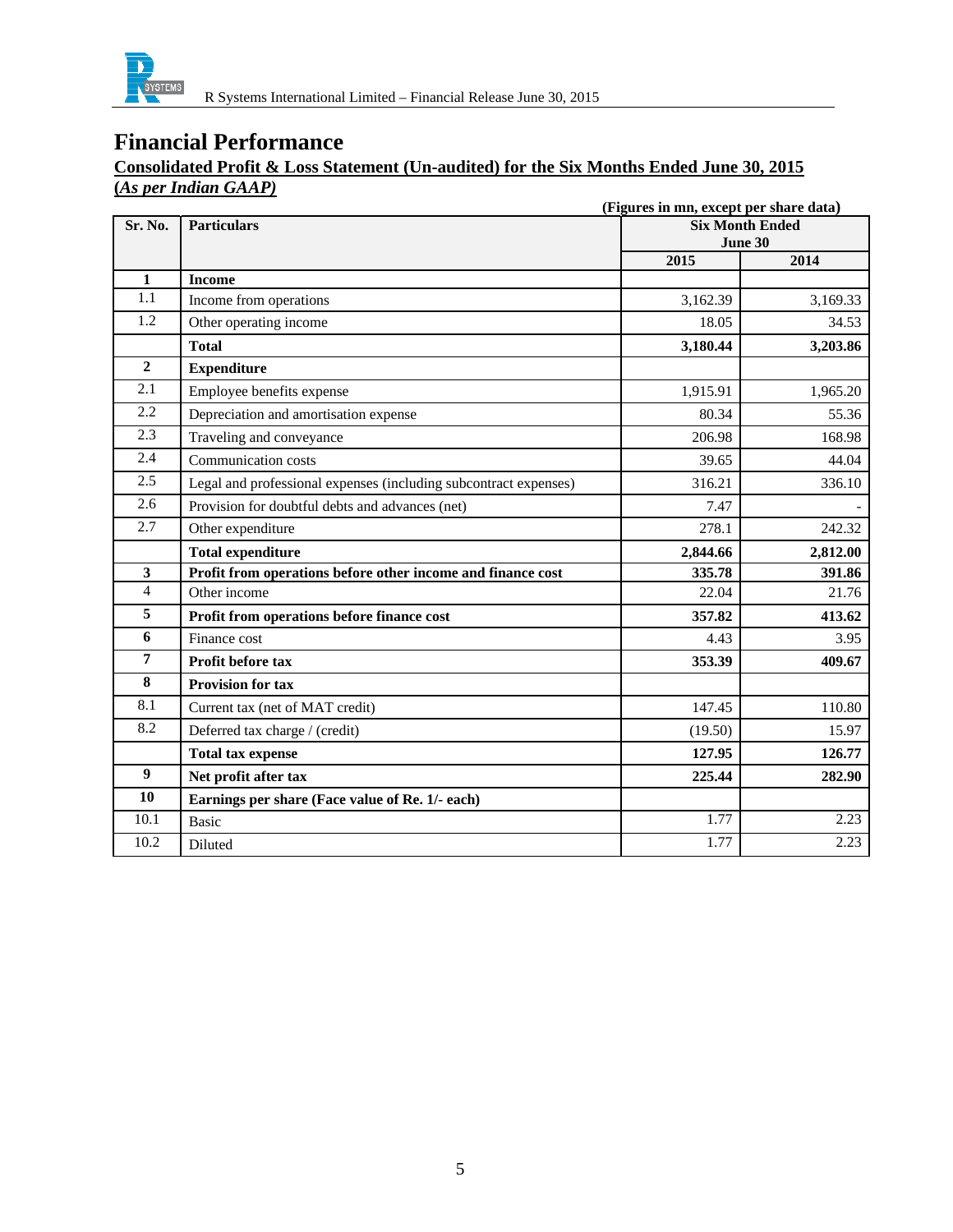

# **Financial Performance**

### **Consolidated Profit & Loss Statement (Un-Audited) for the Quarter Ended June 30, 2015**  *(Contribution Analysis Format; Basis Indian GAAP)*

|                                       |            |        |                     |        | (Figures in mn, except per share data) |        |
|---------------------------------------|------------|--------|---------------------|--------|----------------------------------------|--------|
| <b>Particulars</b>                    | Q2 2015    |        | Q <sub>2</sub> 2014 |        | Q1 2015                                |        |
|                                       | <b>INR</b> | US\$   | <b>INR</b>          | US\$   | <b>INR</b>                             | US\$   |
| <b>Revenues</b>                       | 1,654.53   | 26.10  | 1,606.68            | 26.85  | 1,507.86                               | 24.23  |
| Cost of revenues                      | 1,058.84   | 16.70  | 1,021.48            | 17.08  | 994.35                                 | 15.98  |
| <b>Gross margin</b>                   | 595.69     | 9.40   | 585.20              | 9.77   | 513.51                                 | 8.25   |
|                                       | 36.00%     |        | 36.42%              |        | 34.06%                                 |        |
| SG & A                                |            |        |                     |        |                                        |        |
| <b>Expenses</b>                       | 357.55     | 5.63   | 360.92              | 6.03   | 357.04                                 | 5.74   |
|                                       | 21.61%     |        | 22.46%              |        | 23.68%                                 |        |
| <b>EBITDA</b>                         | 238.14     | 3.77   | 224.28              | 3.74   | 156.47                                 | 2.51   |
|                                       | 14.39%     |        | 13.96%              |        | 10.38%                                 |        |
| Depreciation and amortization         | 34.45      | 0.54   | 28.37               | 0.47   | 45.89                                  | 0.73   |
| <b>Income from operations</b>         | 203.69     | 3.23   | 195.91              | 3.27   | 110.58                                 | 1.78   |
| Interest expense                      | (0.27)     | (0.01) | (0.22)              | (0.00) | (0.22)                                 | (0.00) |
| Other income (net)                    | 19.59      | 0.31   | 13.95               | 0.24   | 20.02                                  | 0.32   |
| Income before income tax              | 223.01     | 3.53   | 209.64              | 3.51   | 130.38                                 | 2.10   |
| Income tax provision                  | 79.56      | 1.26   | 70.37               | 1.18   | 48.39                                  | 0.78   |
| <b>Net earnings</b>                   | 143.45     | 2.27   | 139.27              | 2.33   | 81.99                                  | 1.32   |
| Earnings per share (Face value of Re. |            |        |                     |        |                                        |        |
| $1/-$ each)                           |            |        |                     |        |                                        |        |
| <b>Basic</b>                          | 1.13       | 0.02   | 1.09                | 0.02   | 0.64                                   | 0.01   |
| Diluted                               | 1.13       | 0.02   | 1.09                | 0.02   | 0.64                                   | 0.01   |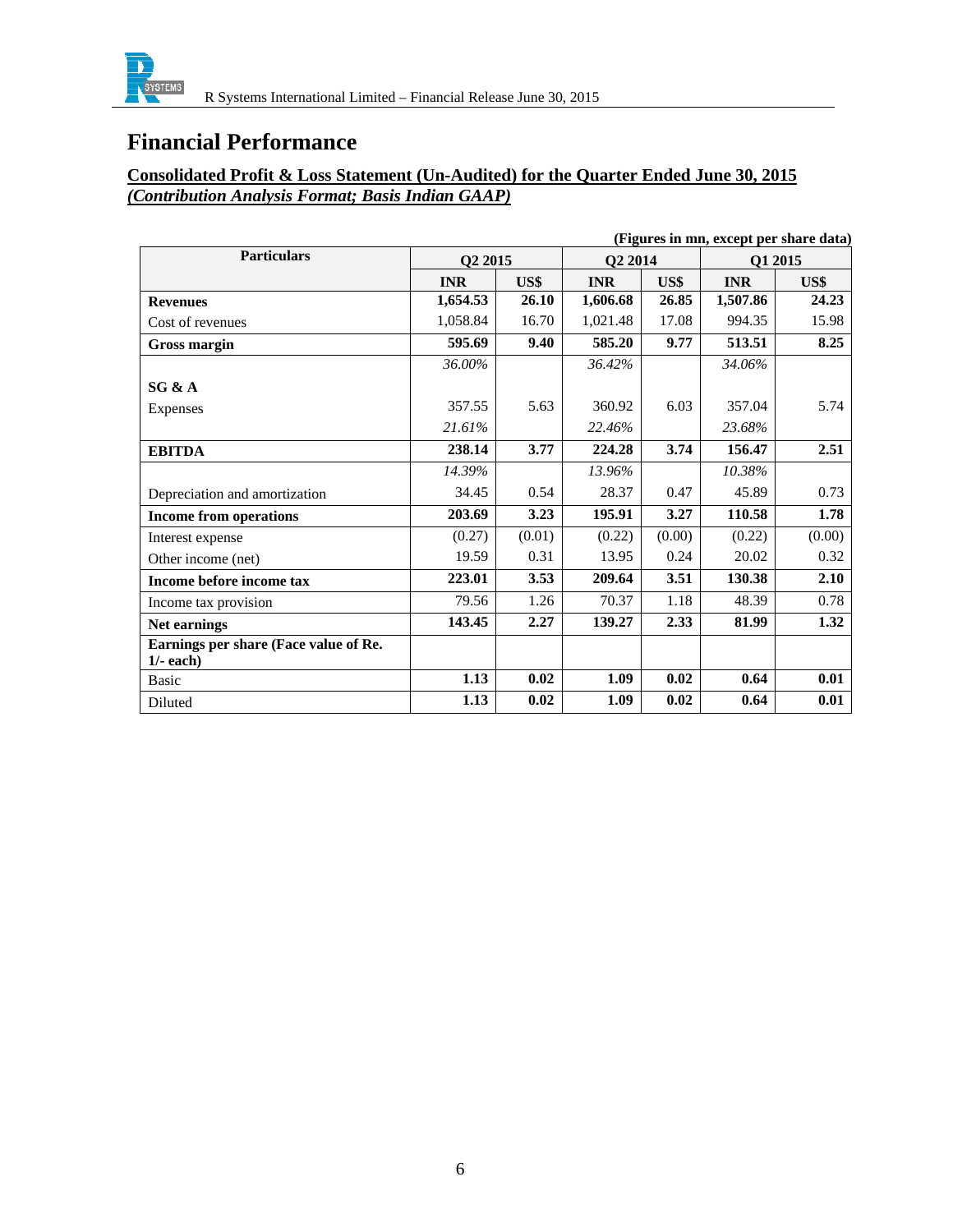

R Systems International Limited – Financial Release June 30, 2015

# **Financial Performance**

**Consolidated Profit & Loss Statement (Un- audited) for the Six Months Ended June 30, 2015**   *(Contribution Analysis Format; Basis Indian GAAP)*

| (Figures in mn, except per share data)          |               |        |               |        |
|-------------------------------------------------|---------------|--------|---------------|--------|
| <b>Particulars</b>                              | Jan to Jun 15 |        | Jan to Jun 14 |        |
|                                                 | <b>INR</b>    | US\$   | <b>INR</b>    | US\$   |
| <b>Revenue</b>                                  | 3,162.39      | 50.33  | 3,169.33      | 52.16  |
| Cost of revenue                                 | 2,053.19      | 32.68  | 2,035.55      | 33.50  |
| Gross margin                                    | 1,109.20      | 17.65  | 1,133.78      | 18.66  |
|                                                 | 35.07%        |        | 35.77%        |        |
| SG & A                                          |               |        |               |        |
| Expenses                                        | 714.59        | 11.37  | 722.81        | 11.89  |
|                                                 | 22.60%        |        | 22.81%        |        |
| <b>EBITDA</b>                                   | 394.61        | 6.28   | 410.97        | 6.77   |
|                                                 | 12.48%        |        | 12.97%        |        |
| Depreciation and amortization                   | 80.34         | 1.27   | 55.36         | 0.91   |
| <b>Income from operations</b>                   | 314.27        | 5.01   | 355.61        | 5.86   |
| Interest expense                                | (0.49)        | (0.01) | (0.64)        | (0.01) |
| Other income (net)                              | 39.61         | 0.63   | 54.70         | 0.90   |
| Income before income tax                        | 353.39        | 5.63   | 409.67        | 6.75   |
| Income tax provision                            | 127.95        | 2.04   | 126.77        | 2.09   |
| <b>Net earnings</b>                             | 225.44        | 3.59   | 282.90        | 4.66   |
| Earnings per share (Face value of Re. 1/- each) |               |        |               |        |
| <b>Basic</b>                                    | 1.77          | 0.03   | 2.23          | 0.04   |
| Diluted                                         | 1.77          | 0.03   | 2.23          | 0.04   |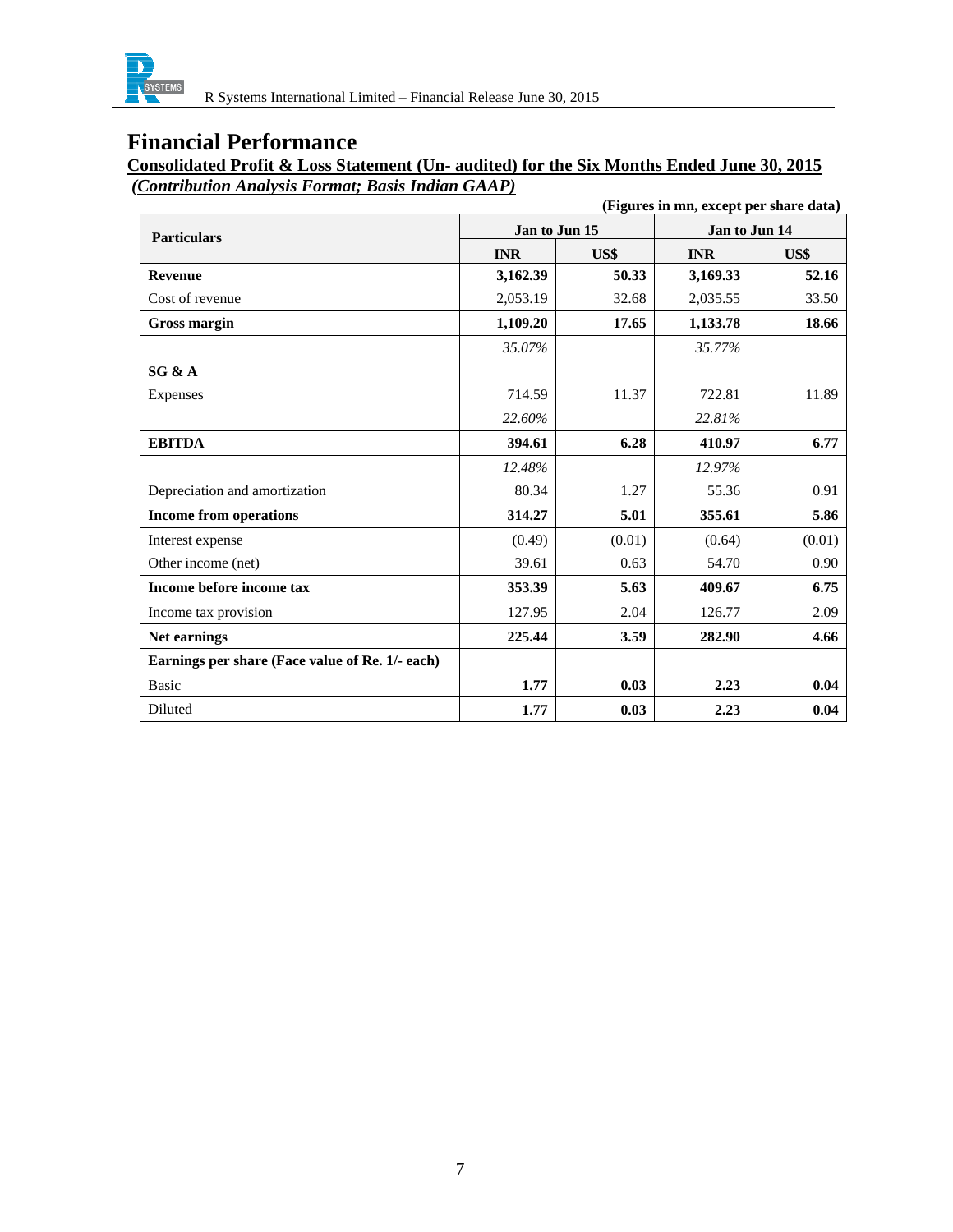

# **Consolidated Balance Sheet as at June 30, 2015 (As per Indian GAAP)**

|                                           | (Rs. in mn)   |               |              |  |  |
|-------------------------------------------|---------------|---------------|--------------|--|--|
|                                           | As at         |               |              |  |  |
| <b>Particulars</b>                        | June 30, 2015 | June 30, 2014 | Mar 31, 2015 |  |  |
|                                           | (Unaudited)   | (Unaudited)   | (Unaudited)  |  |  |
| <b>EQUITY &amp; LIABILITIES</b>           |               |               |              |  |  |
| <b>Shareholders' Funds</b>                |               |               |              |  |  |
| Share capital                             | 126.13        | 126.63        | 126.47       |  |  |
| Reserves and Surplus                      | 1,587.15      | 2,247.29      | 1,934.98     |  |  |
| <b>Sub-Total Shareholder's Funds</b>      | 1,713.28      | 2,373.92      | 2,061.45     |  |  |
| <b>Minority interest</b>                  |               |               |              |  |  |
| <b>Non-current liabilities</b>            |               |               |              |  |  |
| Long-term borrowings                      | 5.08          | 7.19          | 5.67         |  |  |
| Other long term liabilities               | 158.42        | 4.48          | 4.83         |  |  |
| Long-term provisions                      | 64.74         | 80.80         | 102.91       |  |  |
| <b>Subtotal - Non-current liabilities</b> | 228.24        | 92.47         | 113.41       |  |  |
|                                           |               |               |              |  |  |
| <b>Current liabilities</b>                |               |               |              |  |  |
| Trade payables                            | 499.83        | 480.67        | 420.83       |  |  |
| Other current liabilities                 | 523.36        | 298.51        | 317.75       |  |  |
| Short-term provisions                     | 748.76        | 274.15        | 386.20       |  |  |
| <b>Subtotal- Current Liabilities</b>      | 1,771.95      | 1,053.33      | 1,124.78     |  |  |
| <b>TOTAL - EQUITY AND LIABILITIES</b>     | 3,713.47      | 3,519.72      | 3,299.64     |  |  |
|                                           |               |               |              |  |  |
| <b>ASSETS</b>                             |               |               |              |  |  |
| <b>Non-current assets</b>                 |               |               |              |  |  |
| Fixed assets                              | 370.51        | 459.27        | 378.57       |  |  |
| Goodwill on consolidation                 | 530.31        | 292.41        | 263.55       |  |  |
| Non-current investments                   | 0.03          | 0.03          | 0.03         |  |  |
| Deferred tax assets (net)                 | 63.62         | 38.96         | 55.52        |  |  |
| Long-term loans and advances              | 63.73         | 74.37         | 66.58        |  |  |
| Other non-current assets                  | 77.63         | 76.27         | 76.25        |  |  |
| <b>Subtotal - Non- current assets</b>     | 1,105.83      | 941.31        | 840.50       |  |  |
| <b>Current assets</b>                     |               |               |              |  |  |
| <b>Current Investment</b>                 |               | 18.00         | 18.00        |  |  |
| Trade receivables                         | 1,081.28      | 1,199.82      | 1,110.81     |  |  |
| Cash and bank balance                     | 1,097.94      | 907.01        | 995.62       |  |  |
| Short-term loans and advances             | 242.24        | 175.38        | 163.90       |  |  |
| Other current assets                      | 186.18        | 278.20        | 170.81       |  |  |
| <b>Subtotal - Current Assets</b>          | 2,607.64      | 2,578.41      | 2,459.14     |  |  |
| <b>TOTAL - ASSETS</b>                     | 3,713.47      | 3,519.72      | 3,299.64     |  |  |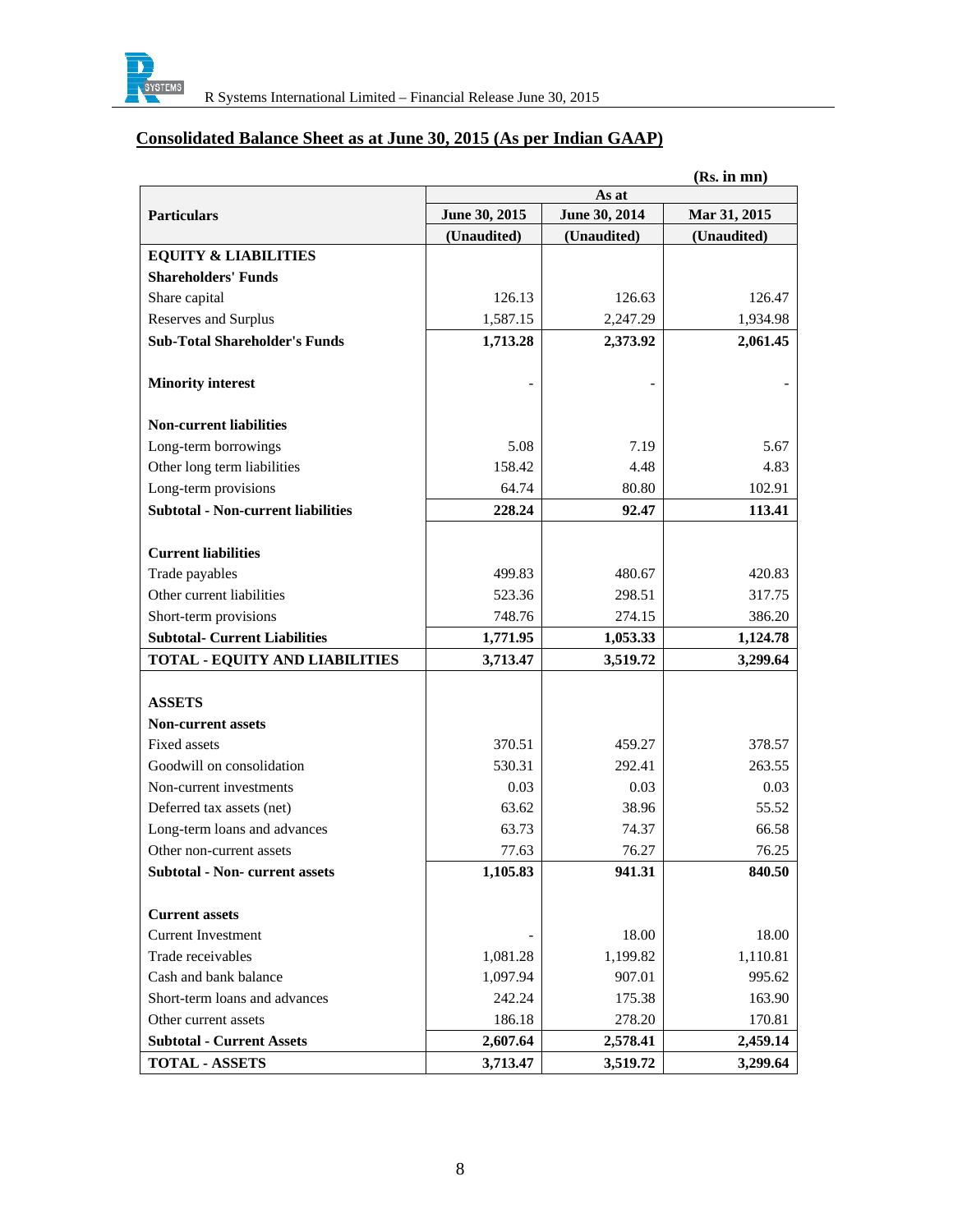

# **Consolidated Operational Data (Un-audited)**

|                                    | <b>Quarter ended</b> |                    |            |  |
|------------------------------------|----------------------|--------------------|------------|--|
| <b>Profitability in Percentage</b> | <b>June 30, 15</b>   | <b>June 30, 14</b> | Mar 31, 15 |  |
|                                    |                      |                    |            |  |
| Revenues                           | 100.00               | 100.00             | 100.00     |  |
| Gross margin                       | 36.00                | 36.42              | 34.06      |  |
| SG & A                             | 21.61                | 22.46              | 23.68      |  |
| <b>EBITDA</b>                      | 14.39                | 13.96              | 10.38      |  |
| <b>EBT</b>                         | 13.48                | 13.05              | 8.65       |  |
| PAT                                | 8.67                 | 8.67               | 5.44       |  |

| <b>Revenue from Top 10 Clients</b> | <b>Ouarter ended</b> |                    |            |  |
|------------------------------------|----------------------|--------------------|------------|--|
|                                    | <b>June 30, 15</b>   | <b>June 30, 14</b> | Mar 31, 15 |  |
|                                    |                      |                    |            |  |
| Top 10 Clients                     | 29.52%               | 32.04%             | 32.98%     |  |
| Top 5 Clients                      | 18.67%               | 19.87%             | 21.16%     |  |
| Top 3 Clients                      | 13.09%               | 14.11%             | 15.07%     |  |
| <b>Largest Client</b>              | 5.72%                | 5.62%              | 6.91%      |  |

|                                | <b>Ouarter ended</b> |                    |            |  |
|--------------------------------|----------------------|--------------------|------------|--|
| <b>Revenues by Geographies</b> | <b>June 30, 15</b>   | <b>June 30, 14</b> | Mar 31, 15 |  |
|                                |                      |                    |            |  |
| <b>USA</b>                     | 51.49%               | 58.29%             | 57.22%     |  |
| Europe                         | 16.19%               | 22.60%             | 17.04%     |  |
| SEAC (South East Asia)         | 17.18%               | 9.45%              | 12.61%     |  |
| India                          | 8.00%                | 5.88%              | 8.41%      |  |
| Others                         | 7.14%                | 3.78%              | 4.72%      |  |
| <b>Total</b>                   | 100.00%              | 100.00%            | 100.00%    |  |

|                                         | <b>Ouarter ended</b> |                    |            |  |
|-----------------------------------------|----------------------|--------------------|------------|--|
| <b>Utilization (excluding trainees)</b> | <b>June 30, 15</b>   | <b>June 30, 14</b> | Mar 31, 15 |  |
|                                         |                      |                    |            |  |
| Onsite                                  | 79.24%               | 74.89%             | 82.88%     |  |
| <b>Offshore</b>                         | 72.52%               | 74.62%             | 74.67%     |  |
| Blended                                 | 73.57%               | 74.68%             | 76.14%     |  |

|                                  | <b>Quarter ended</b> |                    |            |  |
|----------------------------------|----------------------|--------------------|------------|--|
| Utilization (including trainees) | <b>June 30, 15</b>   | <b>June 30, 14</b> | Mar 31, 15 |  |
|                                  |                      |                    |            |  |
| Onsite                           | 79.24%               | 74.89%             | 82.88%     |  |
| Offshore                         | 67.63%               | 70.78%             | 69.80%     |  |
| <b>Blended</b>                   | 69.33%               | 71.72%             | 72.01%     |  |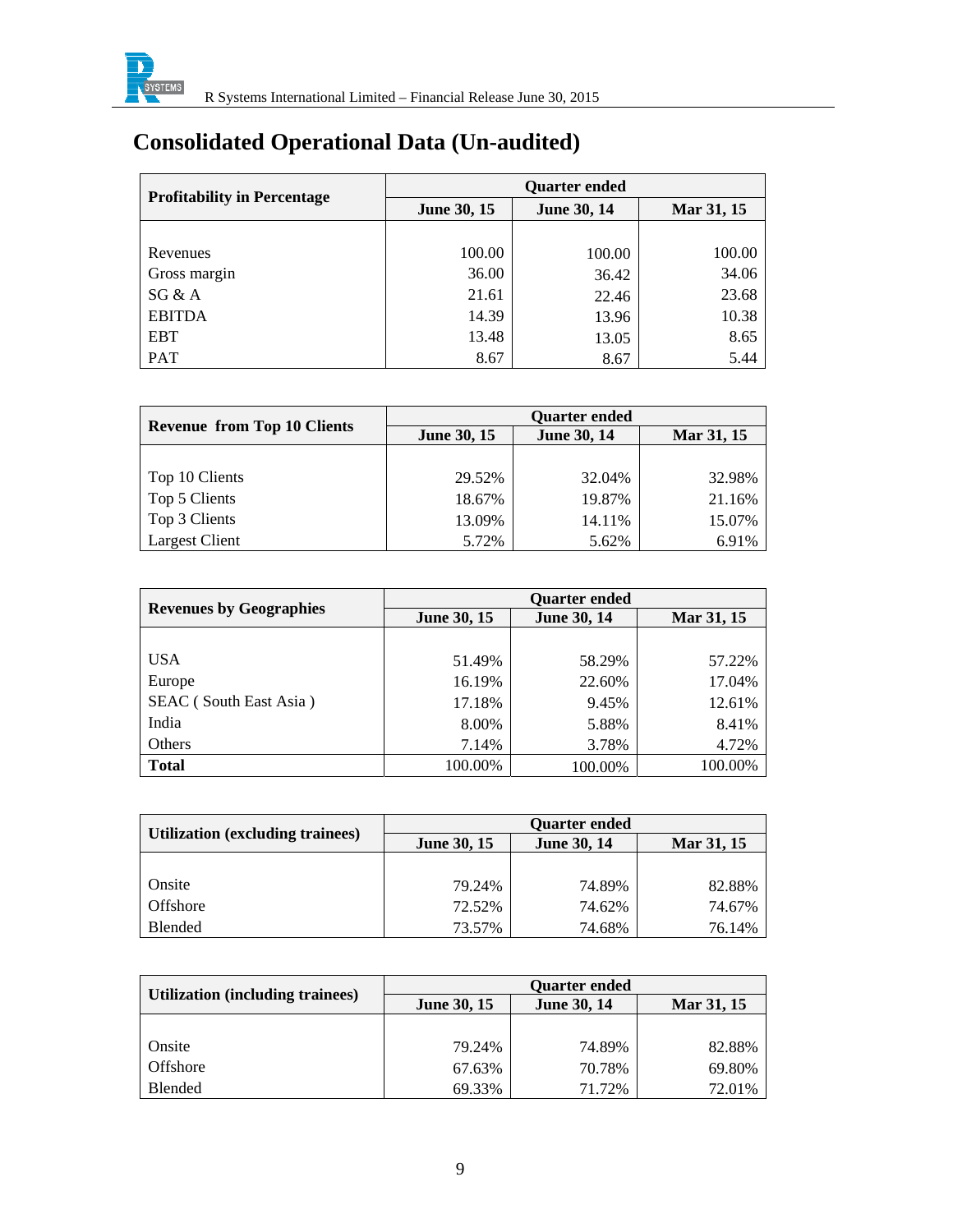

# **Consolidated Operational Data (Un-audited)**

|                          | As at         |                    |            |  |
|--------------------------|---------------|--------------------|------------|--|
| <b>Human resources</b>   | June 30, 15 ^ | <b>June 30, 14</b> | Mar 31, 15 |  |
| <b>Technical</b>         | 2,428         | 2,233              | 2,302      |  |
| <b>Software services</b> |               |                    |            |  |
| Onsite                   | 318           | 319                | 311        |  |
| Offshore                 | 1,657         | 1,367              | 1,552      |  |
| <b>BPO</b>               |               |                    |            |  |
| Offshore                 | 304           | 272                | 295        |  |
| Onsite                   | 10            | 184                | 34         |  |
| <b>Trainees</b>          | 139           | 91                 | 110        |  |
| <b>Support</b>           | 369           | 391                | 347        |  |
| <b>Total count</b>       | 2,797         | 2,624              | 2,649      |  |

^ Includes 838 associates pertaining to Indus Business Unit. **(**Rs. in mn, except DSO)

|                               | As At              |                    |            |  |
|-------------------------------|--------------------|--------------------|------------|--|
| <b>Key Balance Sheet Data</b> | <b>June 30, 15</b> | <b>June 30, 14</b> | Mar 31, 15 |  |
| Receivable                    | 1,081.28           | 1,199.82           | 1,110.81   |  |
| Receivable in days ("DSO")    | 43                 | 52                 | 59         |  |
| Total cash and bank balance   | 1,167.71           | 995.13             | 1,072.41   |  |
| Fixed assets                  | 370.51             | 459.27             | 378.57     |  |
| Shareholders' funds           | 1,713.28           | 2,373.92           | 2,061.45   |  |

| <b>Development/Service Centres Location</b> | As on June 30, 2015 |              |
|---------------------------------------------|---------------------|--------------|
|                                             | Covered areas in sq | No. of seats |
|                                             | ft.                 |              |
| India                                       |                     |              |
| Noida                                       | 76,980              | 1,434        |
| Pune#                                       | 30,635              | 536          |
| Chennai#                                    | 19,415              | 302          |
|                                             | 127,030             | 2,272        |
| <b>USA</b>                                  |                     |              |
| Sacramento, CA                              | 9,500               | 60           |
| Salt Lake City, Utha                        | 13,800              | 117          |
|                                             | 23,300              | 177          |
| <b>South East Asia</b>                      |                     |              |
| Singapore                                   | 8,054               | 91           |
| Malaysia                                    | 6,048               | 52           |
| Thailand                                    | 592                 | 6            |
| Indonesia                                   | 1,109               | 12           |
|                                             | 15,803              | 161          |
| <b>Europe</b>                               |                     |              |
| Romania                                     | 14,090              | 129          |
| Poland                                      | 6,734               | 56           |
| Moldova                                     | 3,398               | 46           |
|                                             | 24,222              | 231          |
| <b>Total</b>                                | 190,355             | 2,841        |

# Including 48,650 sq ft. and 812 seats in Pune and Chennai pertaining to Indus Business Unit.